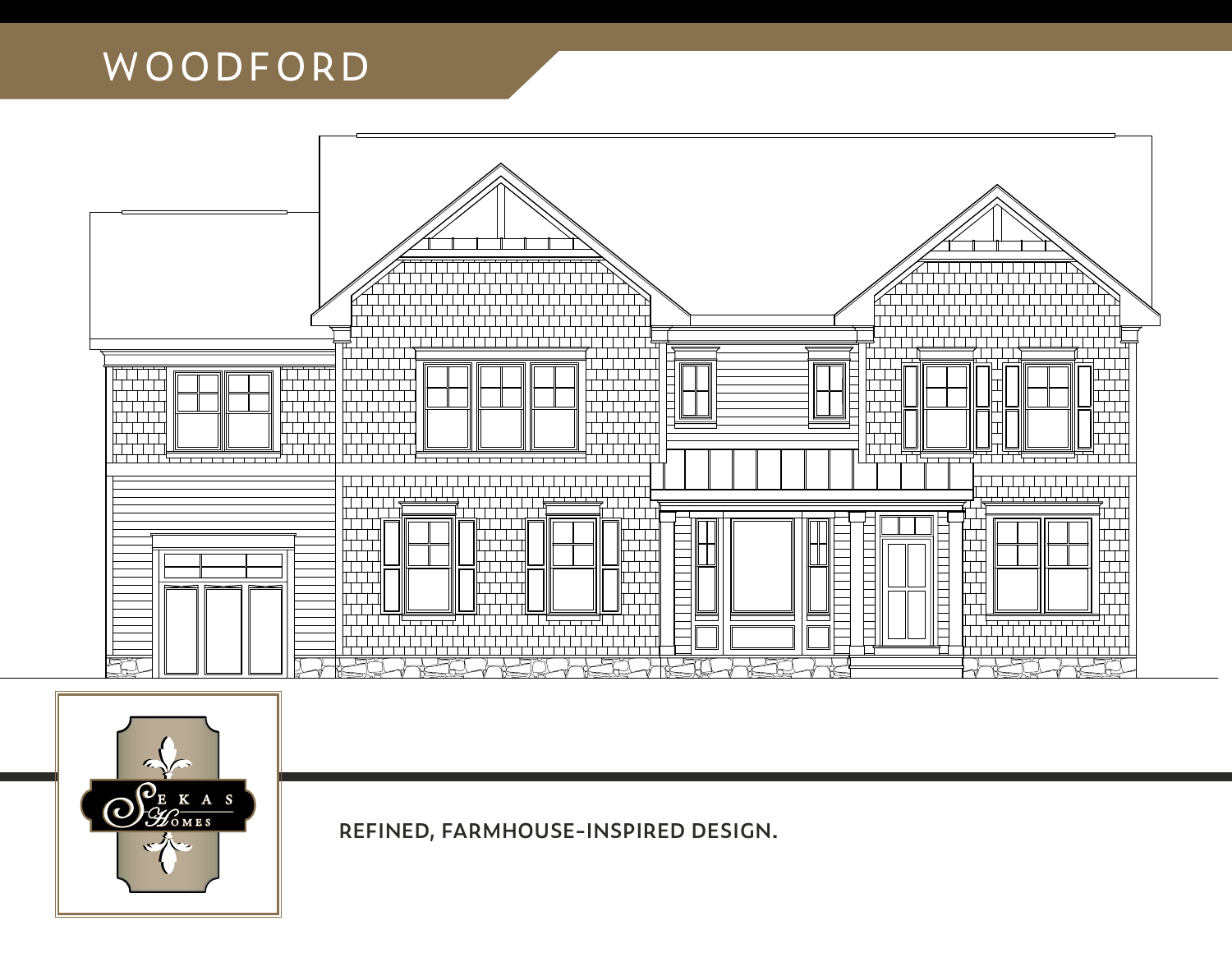

A sheltered front porch sets the tone for this modern farmhouse design. From the main level home office to formal and informal dining, an island kitchen with deluxe appliances and light-filled rooms, the Woodford is a fabulous family home. Keep clutter at bay in a large mud room with adjacent walk-in closet. The second-floor hall mezzanine enhances the feel of open space. The owner's suite offers not one but two huge walk-in closets, a deluxe spa bath with freestanding tub and shower with seat and coffered ceiling in the bedroom. Three additional bedrooms each with their own private bath and walk-in closet as well as a large centrally located laundry complete the second floor. Customize your daylight filled lower level with rec area, wet bar, media/game area, exercise room and a fifth bedroom/bath.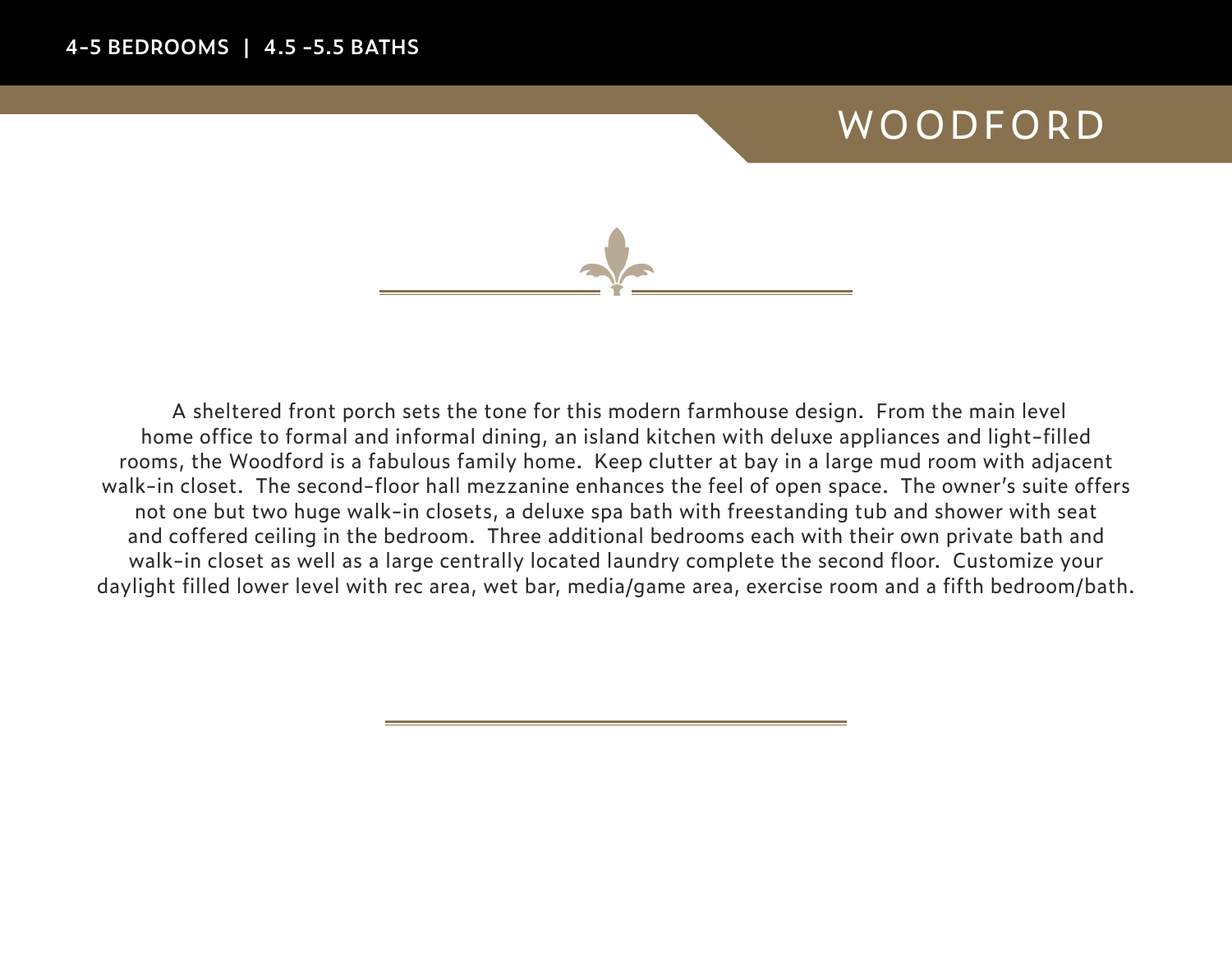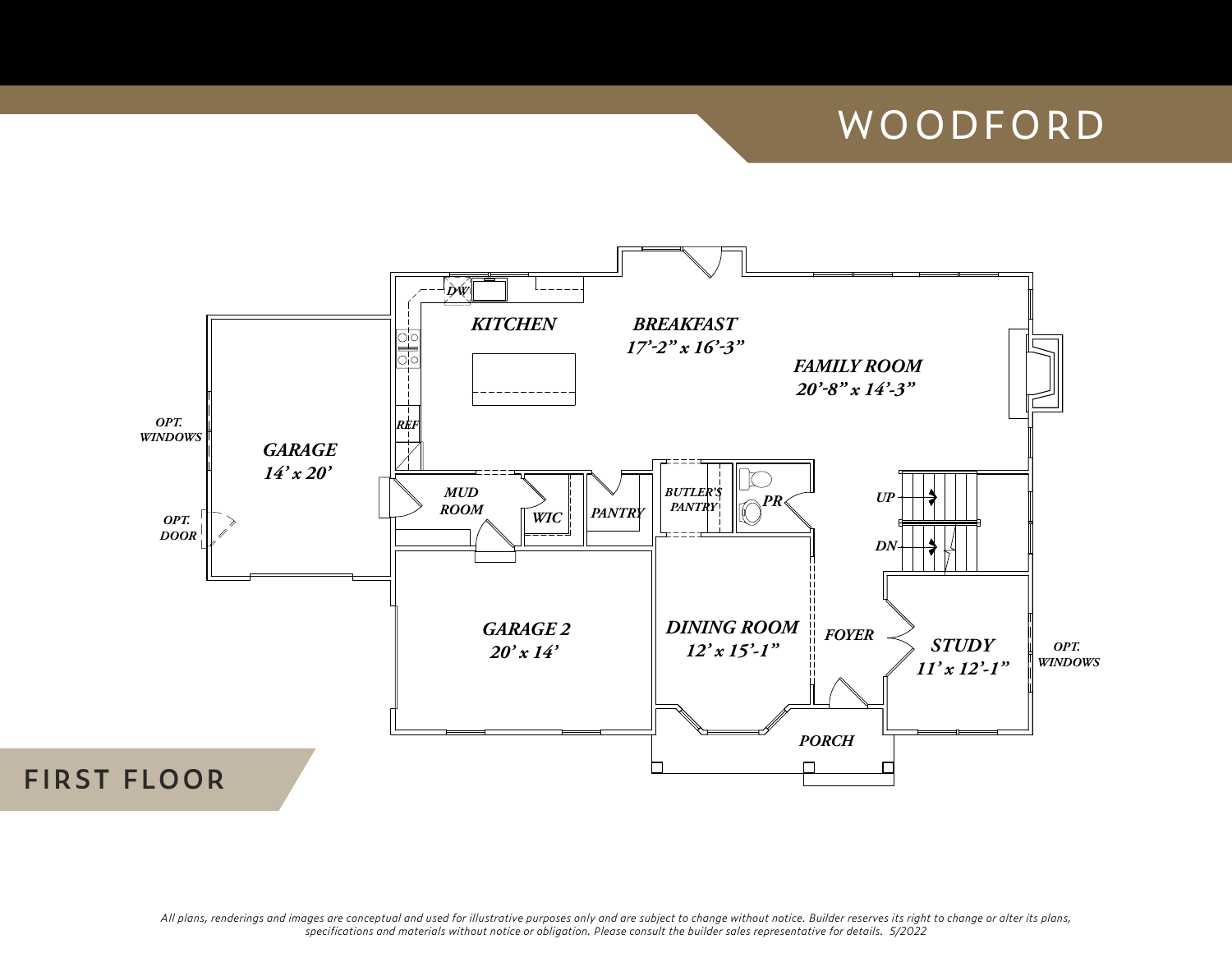



*All plans, renderings and images are conceptual and used for illustrative purposes only and are subject to change without notice. Builder reserves its right to change or alter its plans, specifications and materials without notice or obligation. Please consult the builder sales representative for details. 5/2022*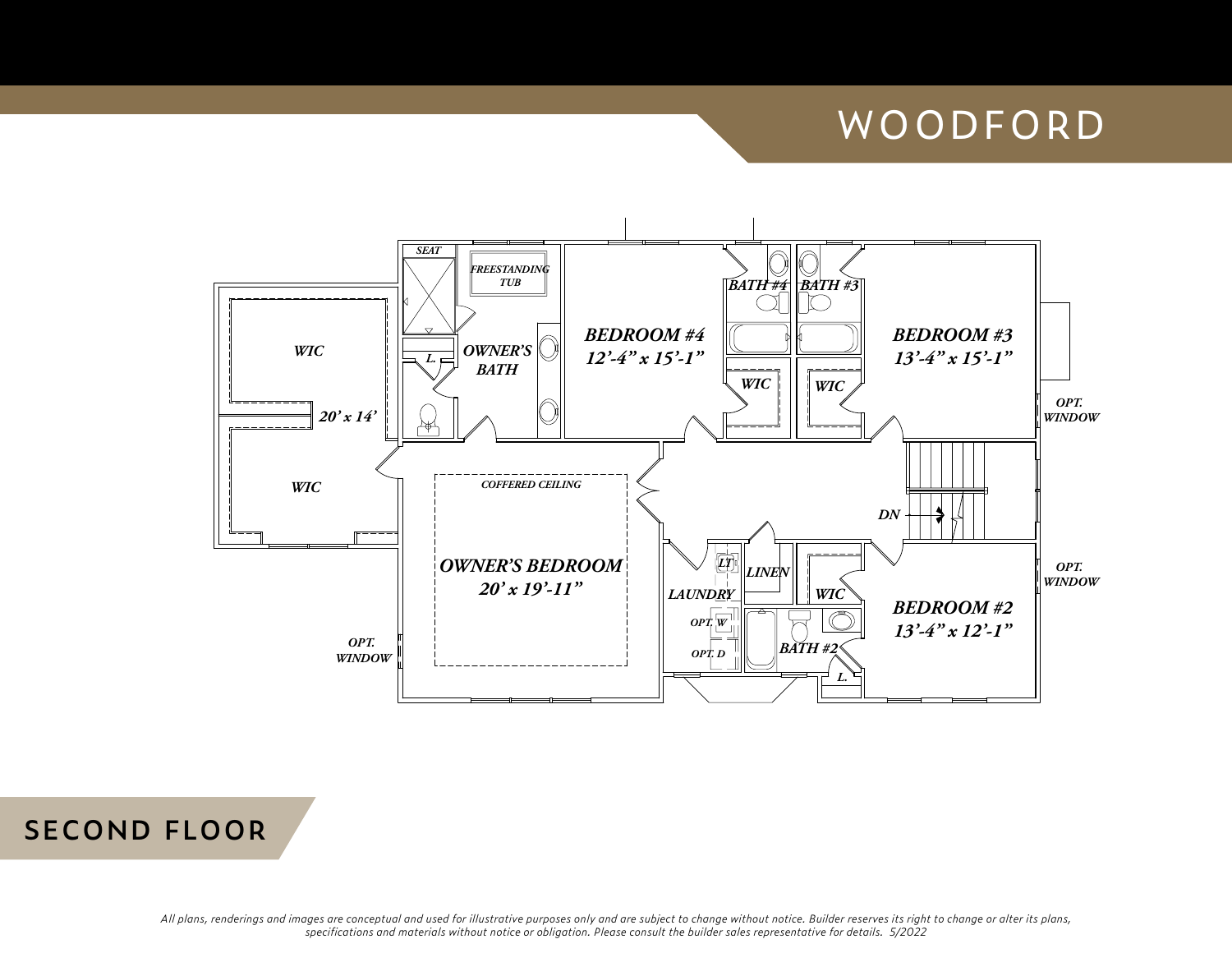

#### **LOWER LEVEL**

*All plans, renderings and images are conceptual and used for illustrative purposes only and are subject to change without notice. Builder reserves its right to change or alter its plans, specifications and materials without notice or obligation. Please consult the builder sales representative for details. 5/2022*